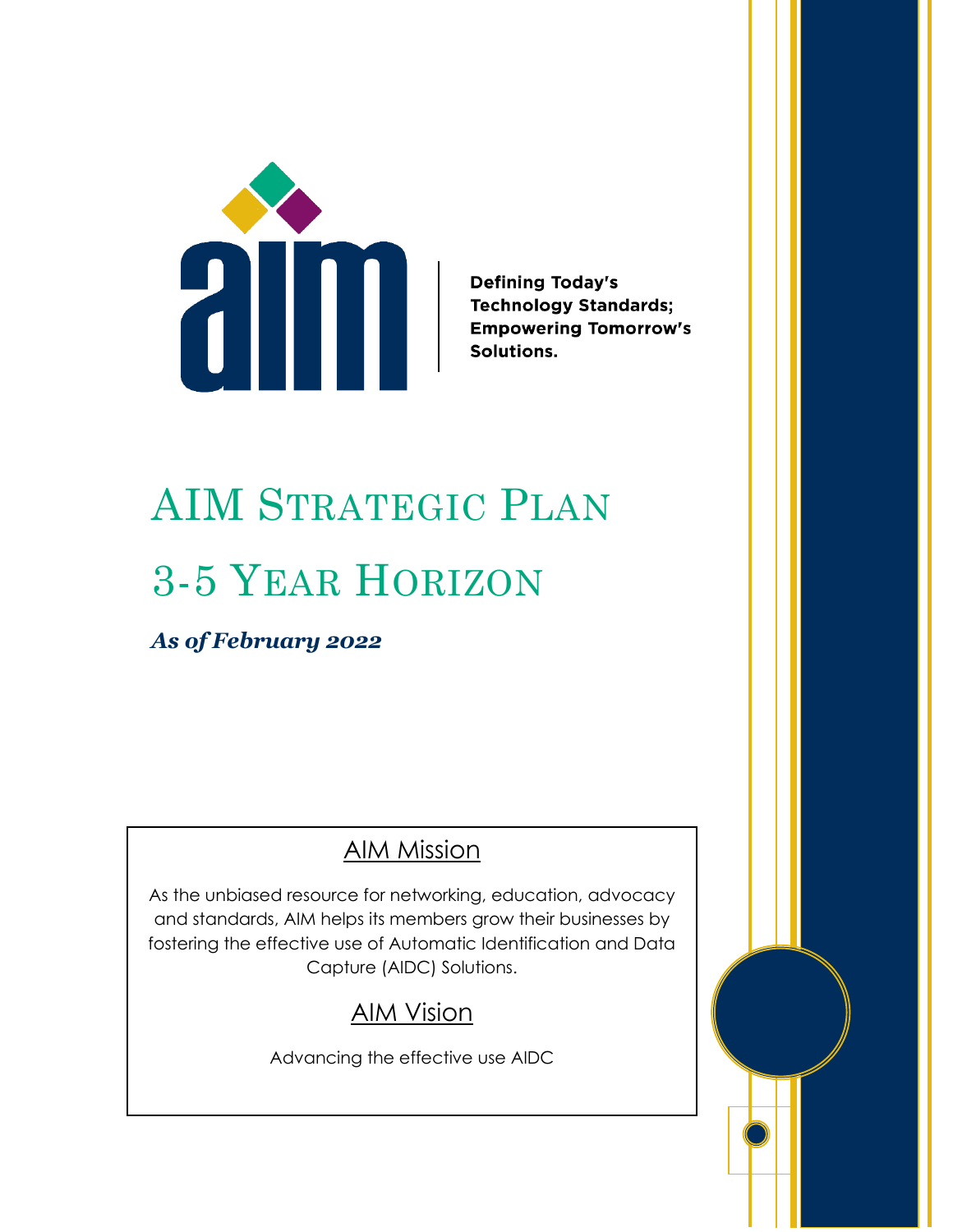## AIM STRATEGIC PLAN

#### *As of February 2022*

Copyright © 2022 AIM, Inc. 100 Allegheny Drive, Suite 105C, Warrendale, PA 15086

All rights reserved. Unless otherwise specified, no part of this publication may be reproduced or utilized otherwise in any form or by any means, electronic or mechanical, including photocopying, or posting on the internet or an intranet, without prior written permission. Permission can be requested from AIM at the address above.

Contact AIM |Phone +1 724 742 4470 | Email info@aimglobal.org

Or

Visit www.aimglobal.org for more information about automatic identification & data capture (AIDC) technologies and innovation.

## **ABOUT AIM**

AIM is the leading international industry association, global authority and resource in automatic identification and data capture (AIDC) technologies and innovations. For nearly 50 years AIM has championed the growth and acceptance of these through industry education, standards, and advocacy.

Since AIM's inception in the 1970s, industry leaders from the AIDC global community continue to work within AIM to promote the adoption and application of emerging technologies and innovations. AIM actively supports the development of standards through its own committees as well as through participation at the industry, national (ANSI) and international (ISO) levels.

AIM members are manufacturers, distributors, re-sellers, educators, system integrators and technology users of barcode, Radio Frequency Identification (RFID), the Internet of Things (IoT), RAIN, Real Time Locating Systems (RTLS) and Near Field Communication (NFC) services and solutions.

AIM delivers accurate and unbiased information on technologies, standards, and applications. Through AIM committees and alliances, AIM provides an unbiased technology perspective to legislators, media, and consumers.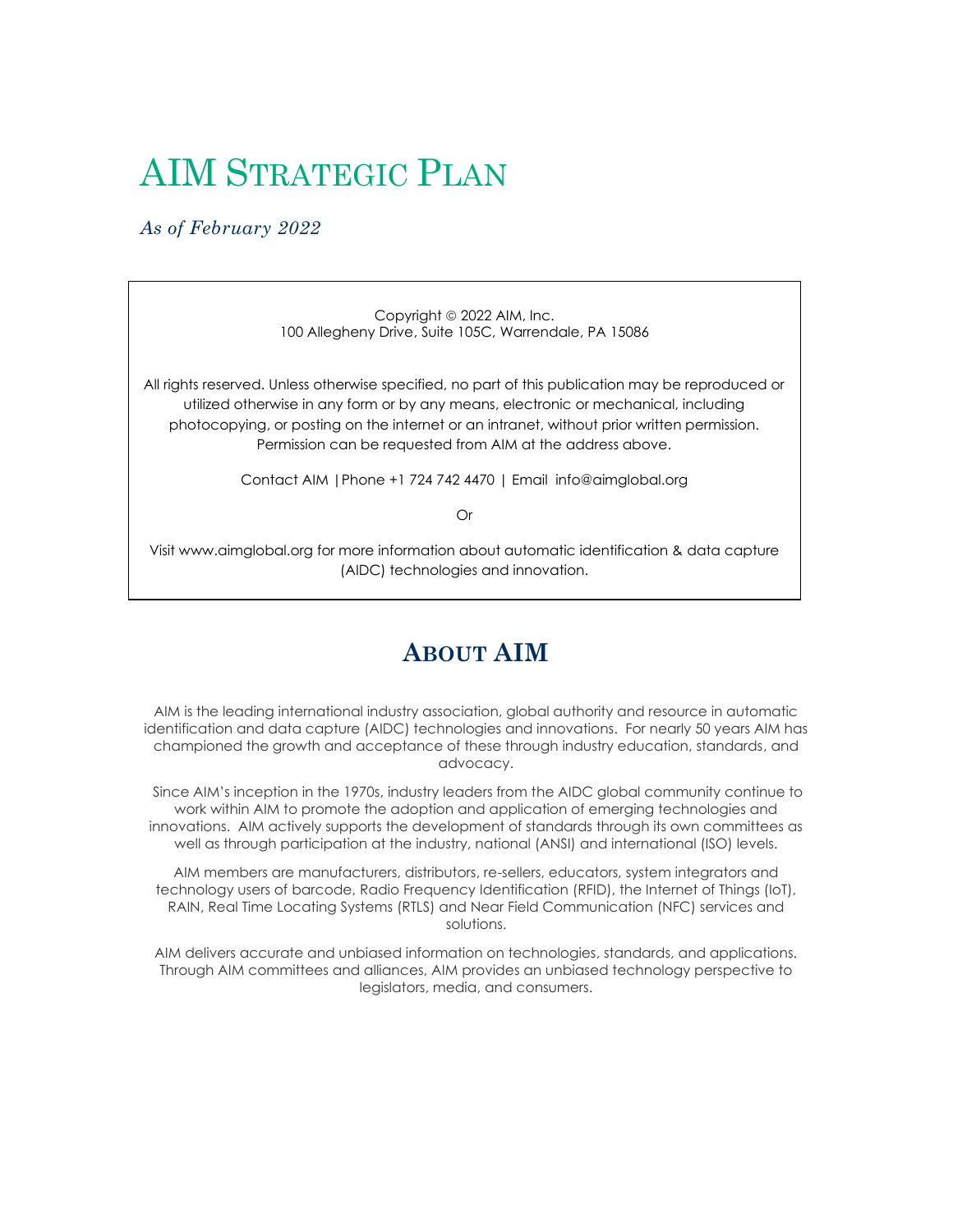## **Table of Contents**

#### Page

For more information, contact AIM at info@aimglobal.org.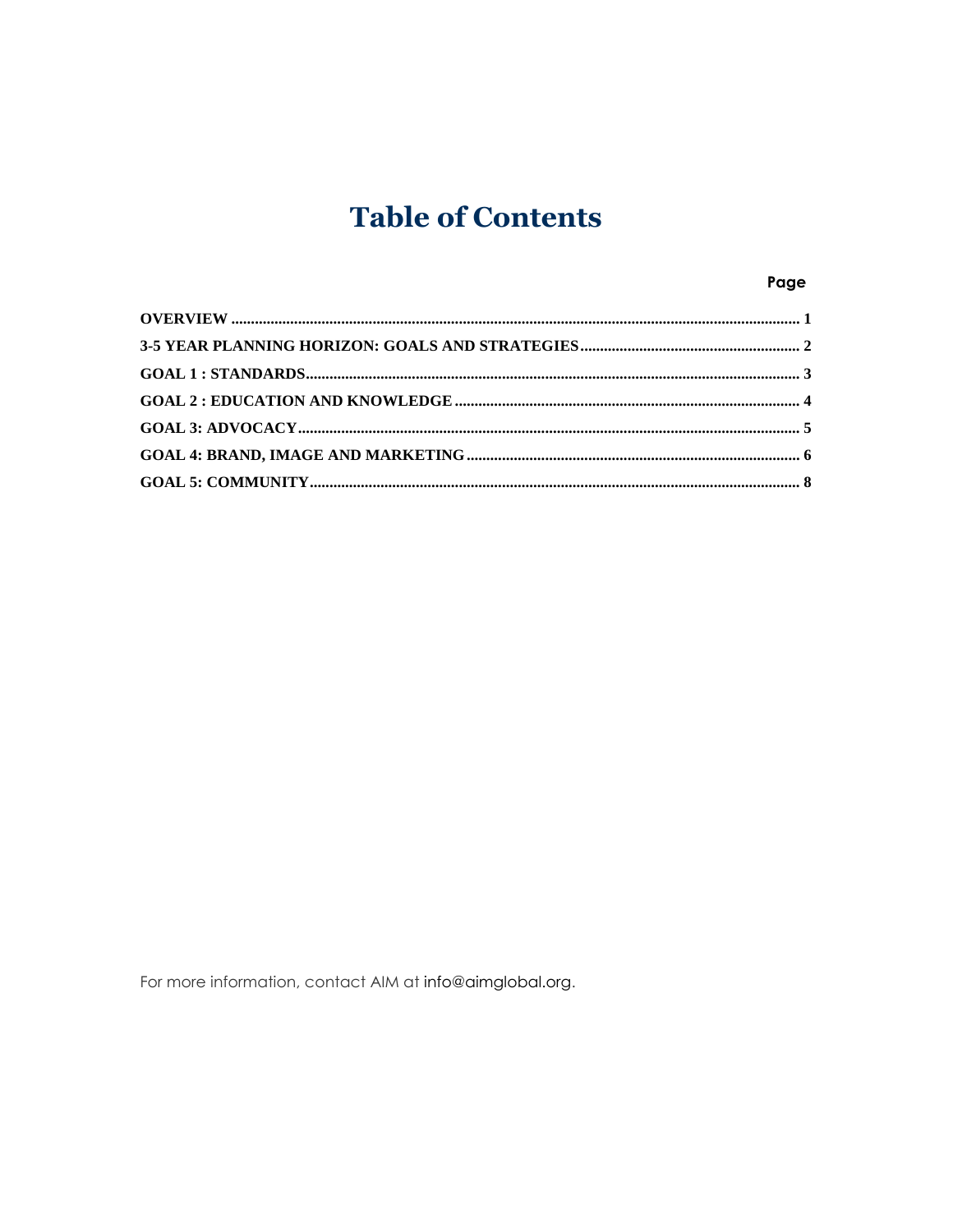## <span id="page-3-0"></span>**OVERVIEW**

This strategic plan describes a desired vision and represents a compass by which AIM will support their current stakeholders as well as engage new members and partners. Established goals - declared intended outcomes to be achieved - will be detailed through expressed objectives - the desired accomplishments and priority focus areas - and strategies will detail the intended pathway to achieve success.

AIM will remain vigilant throughout with a consistent process of planning, assessing, adjusting, and thinking strategically to address unforeseen market shifts and unpredictable impacts (such as the Covid pandemic) to ensure relevance of direction and action over time to continuously provide value to AIM members and the industry.

From the AIM Strategic Plan in 2016, the core ideology, namely AIM's organizational identity, its essence of existence, and the enduring principles that guide the organization remain the same and are summarized below.

#### **Core Purpose:**

To advance the success of members in the application of AIDC technologies including RFID, barcode, RTLS, smart devices, IoT, blockchain and other digital technologies

#### **Core Values and Beliefs:**

- **Trusted and Unbiased** – AIM, as a trusted advocate providing objectivity and intellectual honesty helps to grow the industry through shared experience, insight, knowledge, data, and expertise.
- **Passionate and enthusiastic –** We passionately believe in the importance of AIDC technologies as the foundation for productivity and process improvements, as well as key enablers of IoT, blockchain, and artificial intelligence (AI), and work enthusiastically in a supportive environment to create lasting solutions.
- **Collaborative and Inclusive** - We continuously create platforms for AIM members to collaborate through AIM industry-focused workgroups, standards development, and educational opportunities.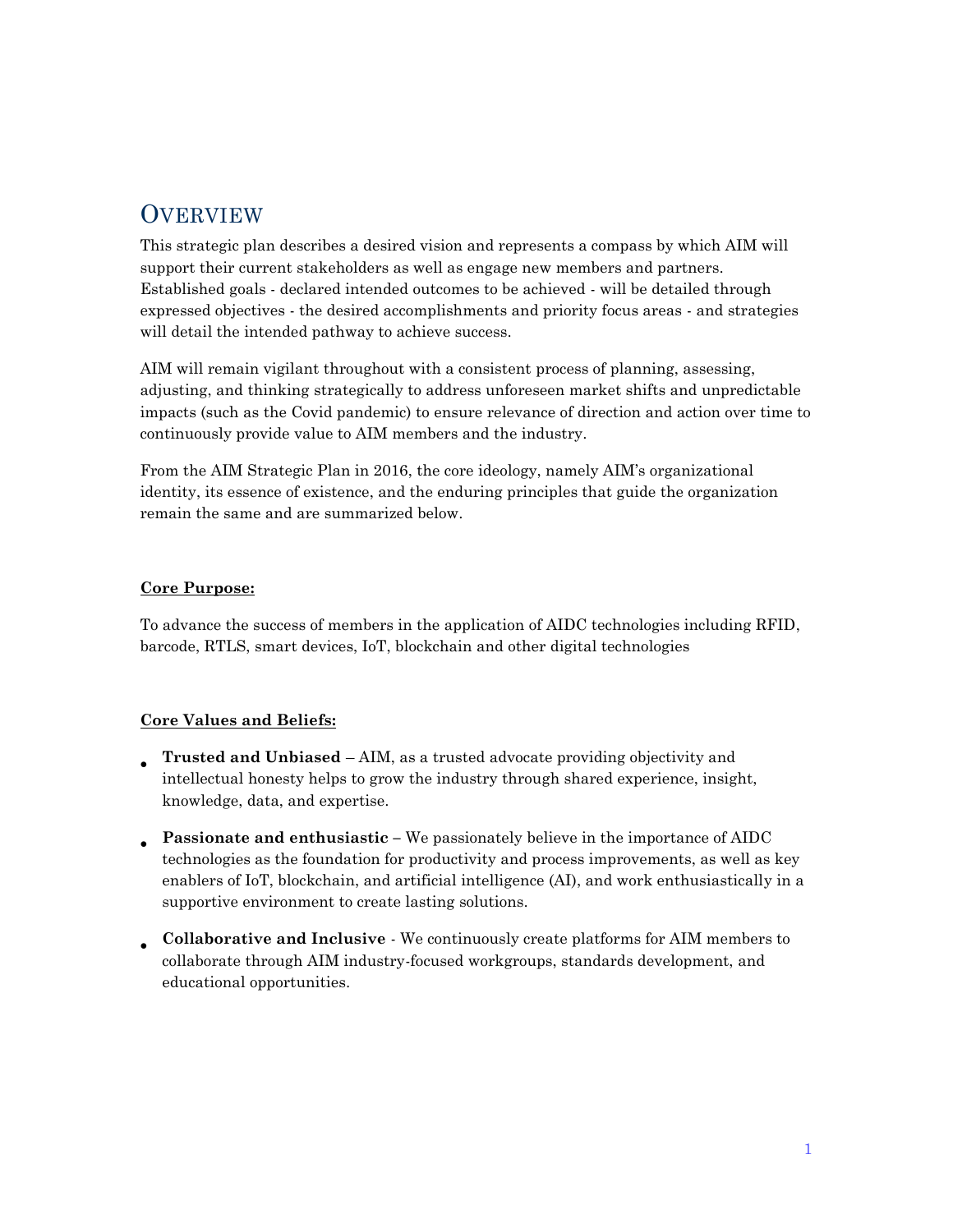## <span id="page-4-0"></span>3-5 YEAR PLANNING HORIZON: GOALS AND STRATEGIES

Goals are outcome-oriented statements that represent what will constitute AIM's future success. The achievement of each goal will move AIM towards the realization of its vision. The goals are not in any order of priority. Every goal will need to be accomplished if AIM is to fully achieve its vision. On the next pages, each goal is accompanied by a set of objectives and strategies, which represent key issues affecting AIM's ability to achieve the goal and articulate milestones against which to measure progress.

#### **Goal 1 - Standards**

AIM will be the recognized world leader as the developer/liaison group/enabler for new AIDC standards and technologies, and an influencer of IoT, blockchain, AI, robotics, and drone standards development.

#### **Goal 2 – Education and Knowledge**

AIM will be the leading/go-to/primary/trusted education and knowledge source and resource for new AIDC and IoT related technologies.

#### **Goal 3 – Advocacy**

AIM will be a key influencer to AIDC supported technologies by organizations, industries, and governments.

#### **Goal 4 –Brand, Image and Marketing**

AIM will become synonymous with being known as the key influencer for advancing everything associated with AIDC technologies.

#### **Goal 5 – Community**

<span id="page-4-1"></span>AIM will open the door to the digital world for your business.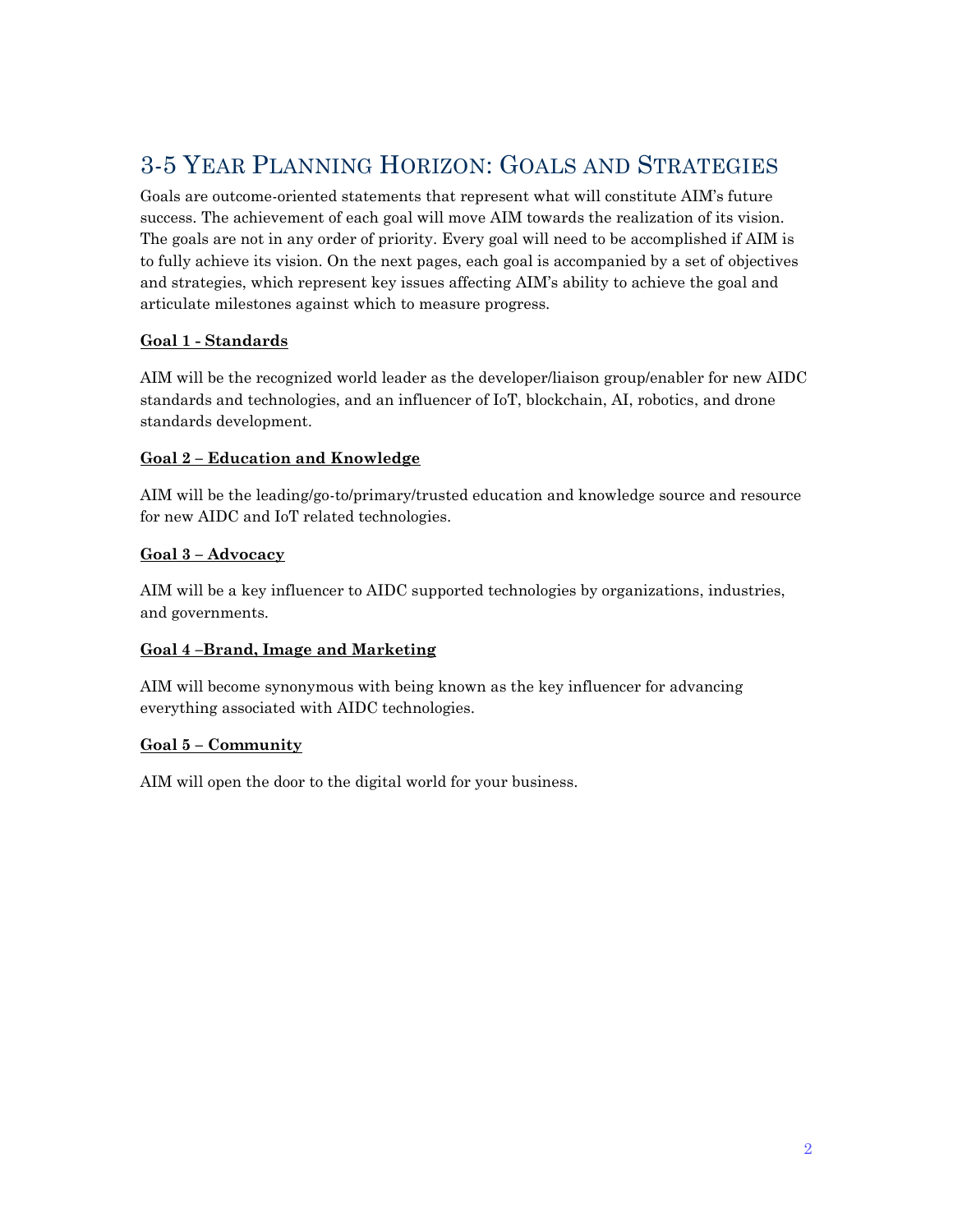### GOAL 1: STANDARDS

#### **Goal:**

AIM will be the recognized world leader as the developer/liaison group/enabler for new AIDC standards and technologies, and an influencer of IoT, blockchain, AI, robotics, and drone standards development.

#### **Objectives:**

- 1. Establish and articulate a clear definition of what AIDC standards and technologies are versus what related standards and technologies are.
- 2. Increase published AIDC standards/technologies/guidelines.
- 3. Increase access to standards by making them more available to members worldwide.
- 4. Increase collaboration with other standards bodies to further the use of AIDC technologies.
- 5. Identify standards gaps with regard to AIDC technologies (including IoT, blockchain, AI, and robotics), and promote the creation and maintenance of new standards.

- 1. Form ad hoc work group(s) to create definitions of: what technologies are *included* in AIDC standards; and what the AIDC *related technologies* include.
- 2. Create ad hoc work group(s) to identify missing standards in the AIDC realm; determine if AIM is the right source to create these standards; and if so, create standards and publish.
- 3. Identify the relevant standards organizations (sources); establish cooperative relationships with these organizations; secure permission to sell/make available their standards in the AIM store; secure permission to sell/make available the AIM standards via the standards organizations' websites.
- 4. Develop a comprehensive "AIDC Standards Marketplace" for all standards.
- 5. Implement promotion plan for the AIDC Standards Marketplace; create mechanisms to inform community when new standards become available; identify how to reach the users that would need the standards that are available; promote the need for new standards.
- 6. Identify and establish liaison relationships with technology standards providers using AIDC (including IoT, blockchain, AI, and robotics); identify and establish liaison relationships with application standards providers using AIDC.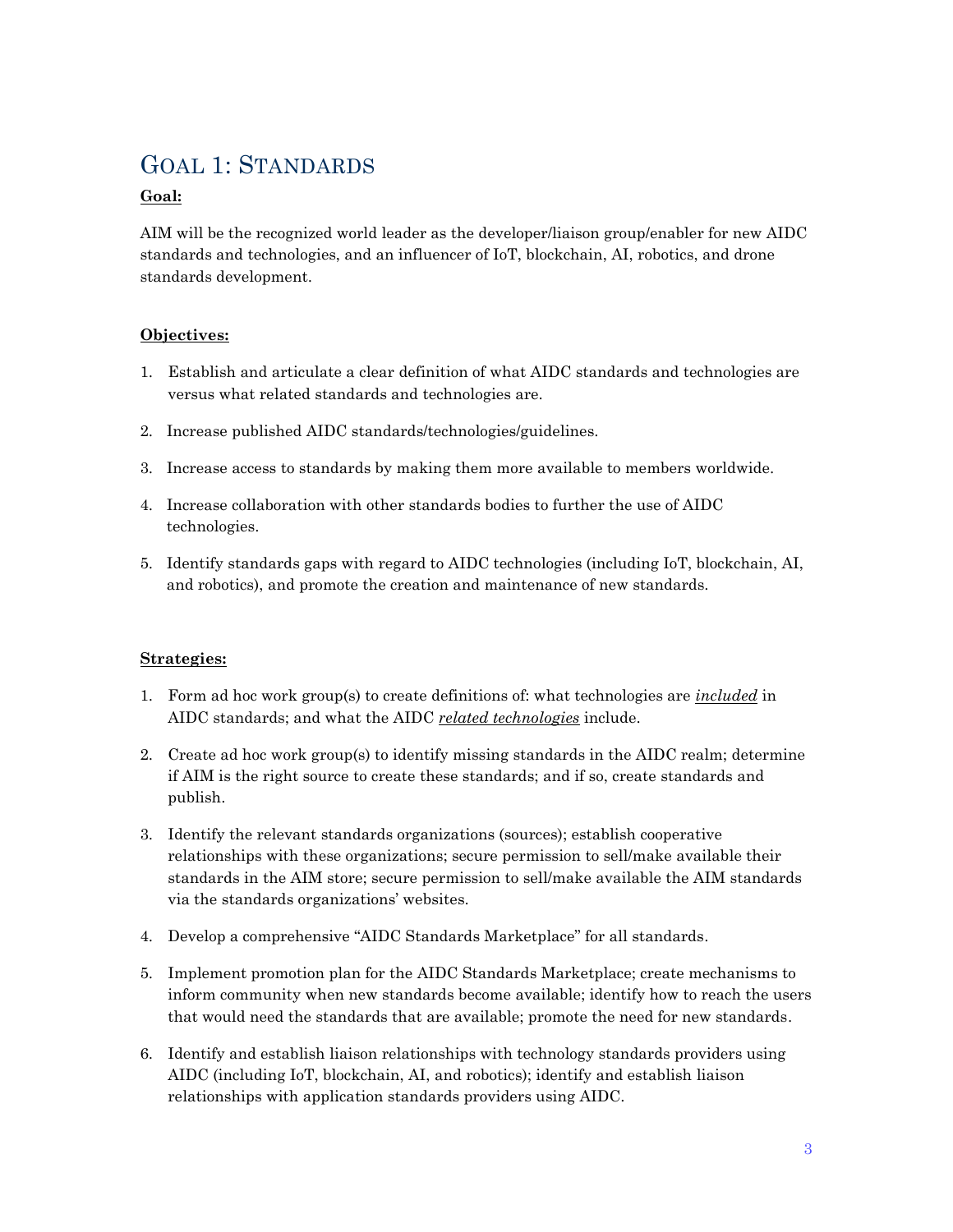## <span id="page-6-0"></span>GOAL 2: EDUCATION AND KNOWLEDGE

#### **Goal:**

AIM will be the leading/go-to/primary/trusted educational and knowledge source and resource for new AIDC and IoT related technologies.

#### **Objectives:**

- 1. Increase insight into global commercial and regulatory trends that are shaping the future business opportunities for AIM solution providers.
- 2. Engage/encourage membership to contribute educational, objective, trusted content to showcase the knowledge and expertise of member organizations.
- 3. Increase amount and quality of curated information about the AIDC industry.
- 4. Increase links to high-quality relevant articles, videos, and webinars that are available for free elsewhere on the internet.
- 5. Increase opportunities for AIM members to speak on AIM's behalf at events, colleges, and other platforms.

- 1. Highlight more standards and technical items in newsletters and communications.
- 2. Create an ad hoc group to develop concepts/plans for an AIM Solutions Showcase that will benefit members and highlight the AIM Annual Awards.
- 3. Create and publish an Editorial Calendar for the AIM Newsletter to focus on specific topics/technologies, such as: Digital Tag; IoT; Sustainability; Food Supply Chain, etc.
- 4. Sponsor a "hack-a-thon" where members are mentors and recognize winners at annual meeting; request donations.
- 5. Research and build a resource library of high-quality articles, videos, and webinars on the internet; add announcement (or section) in the AIM newsletter; create monthly email campaign that highlights a webinar, video, or article that are all outside of AIM.
- 6. Build an AIM Speaker's Bureau: create infrastructure for members to submit their speaking topics online; actively contact event organizers to secure AIM speaking opportunities; solicit Member input of potential speaking platforms for AIM to contact; include promotion of this opportunity in the AIM Newsletter and informational emails to member companies.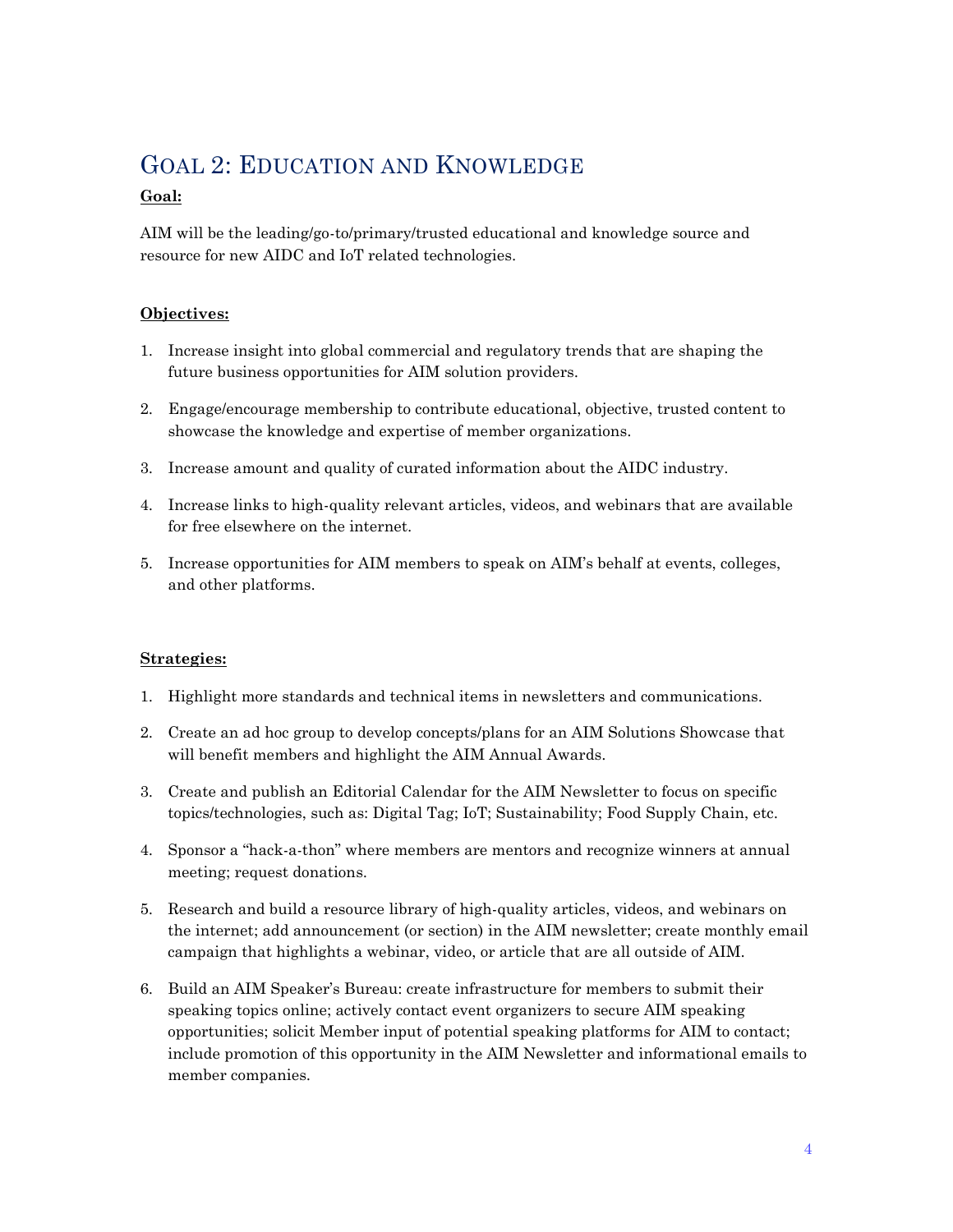## <span id="page-7-0"></span>GOAL 3: ADVOCACY

#### **Goal:**

AIM will be a key influencer to AIDC supported technologies by organizations, industries, and governments.

#### **Objectives:**

- 1. Increase interface with other associations outside of North America and trade groups that use AIDC technologies to promote the return on investment (ROI) of the AIDC technologies we sell and support, particularly in the European Union (EU) and Asia.
- 2. Drive use, adoption, and advocacy of AIDC standards.
- 3. Promote harmonization of standards globally, and actively be engaged in the process with partner organizations.

- 1. Identify associations, influencers, events, and publications in targeted geographies by consolidating a master list from regional chapters; prioritize list based on measurable ability to influence standards and adoption; collaborate with chapters to identify and support key advocacy opportunities.
- 2. Annually define a list of standards and use case priorities.
- <span id="page-7-1"></span>3. Identify areas/industries where harmonization is required and/or necessary and actively seek out opportunities to participate in industry groups working on harmonization.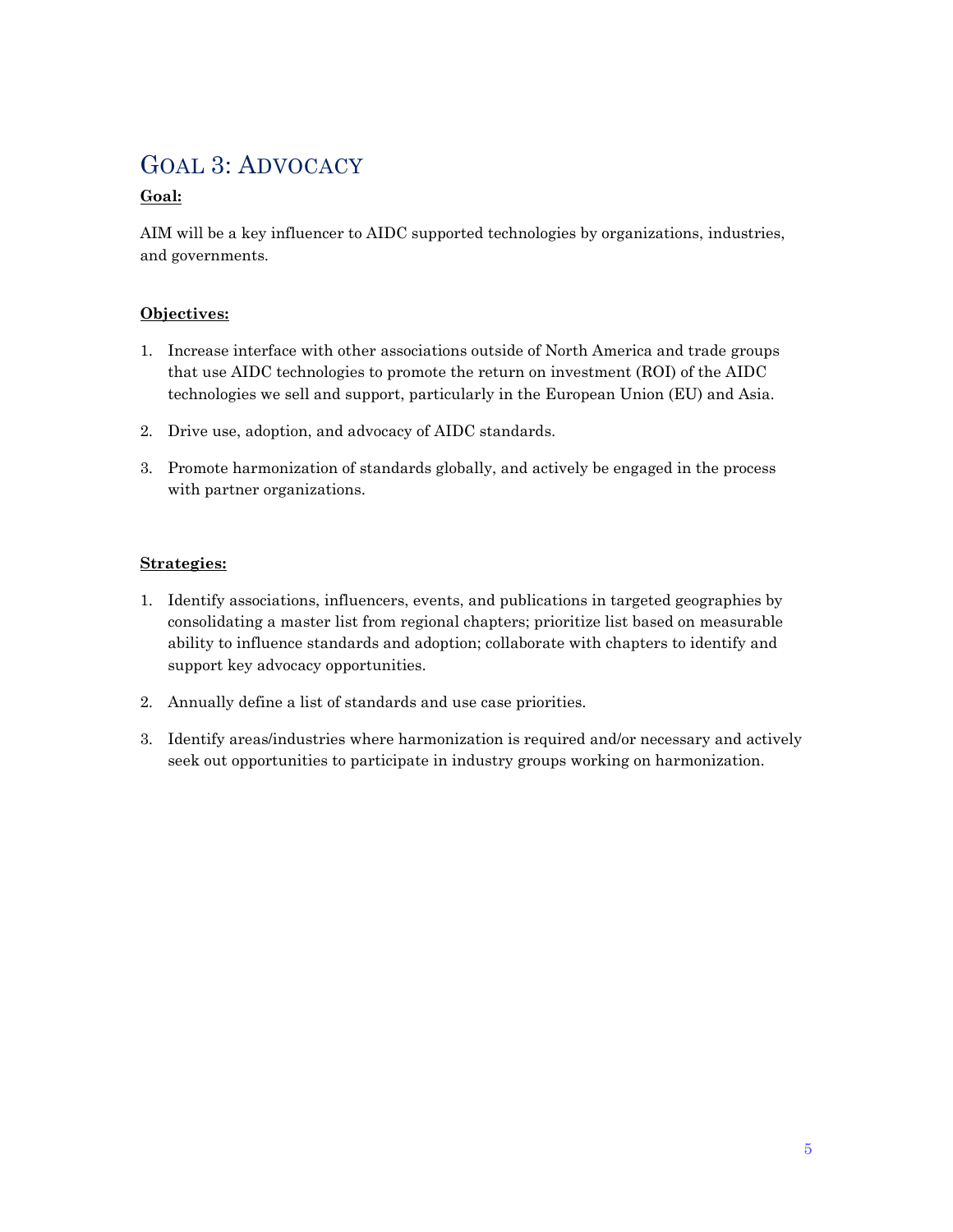## GOAL 4: BRAND, IMAGE AND MARKETING

#### **Goal:**

AIM will become synonymous with being known as the key influencer for advancing everything associated with AIDC technologies.

#### **Objectives:**

- 1. Improve the AIM brand image, beyond the image of a "manufacturers' association of barcode people to create a more modern, connected, and influential brand.
- 2. Translate all the language and material we have currently into this new ubiquitous AIDC term.

- 1. Improve the AIM brand by making sure people are aware that AIM is an association for all AIDC technologies. This can be achieved via such initiatives as a glossary of AIDC terms; highlight the fact that AIM is focused on how AIDC can positively impact vertical markets and the benefits of AIDC in sustainability, ROI, etc.; and promote industry group activities.
- 2. Establish a Sustainability Mandate a working group or part of each working group to consider. Make sure sustainability becomes embedded in the approach of the organization and the membership.
- 3. Create a robust plan to regularly review the working groups within AIM as a matrix of efficiencies and effectiveness, as well as creating clear communication/updates on progress and work items so all members are up to date on all the work AIM is doing.
- 4. Update the "Advancing Identification Matters" tagline to "Defining today's technology standards; empowering tomorrow's solutions"
- 5. Improve visibility and promote AIM awareness to all stakeholders.
- 6. Continue creating new collaborations with like-minded associations and establish an ad hoc Partnership Outreach work group to identify organizations we should partner with.
- 7. When creating specific content make sure to consistently highlight it on all AIM platforms.
- 8. Continue to develop podcasts that interest the industry; have industry groups review and recommend topics.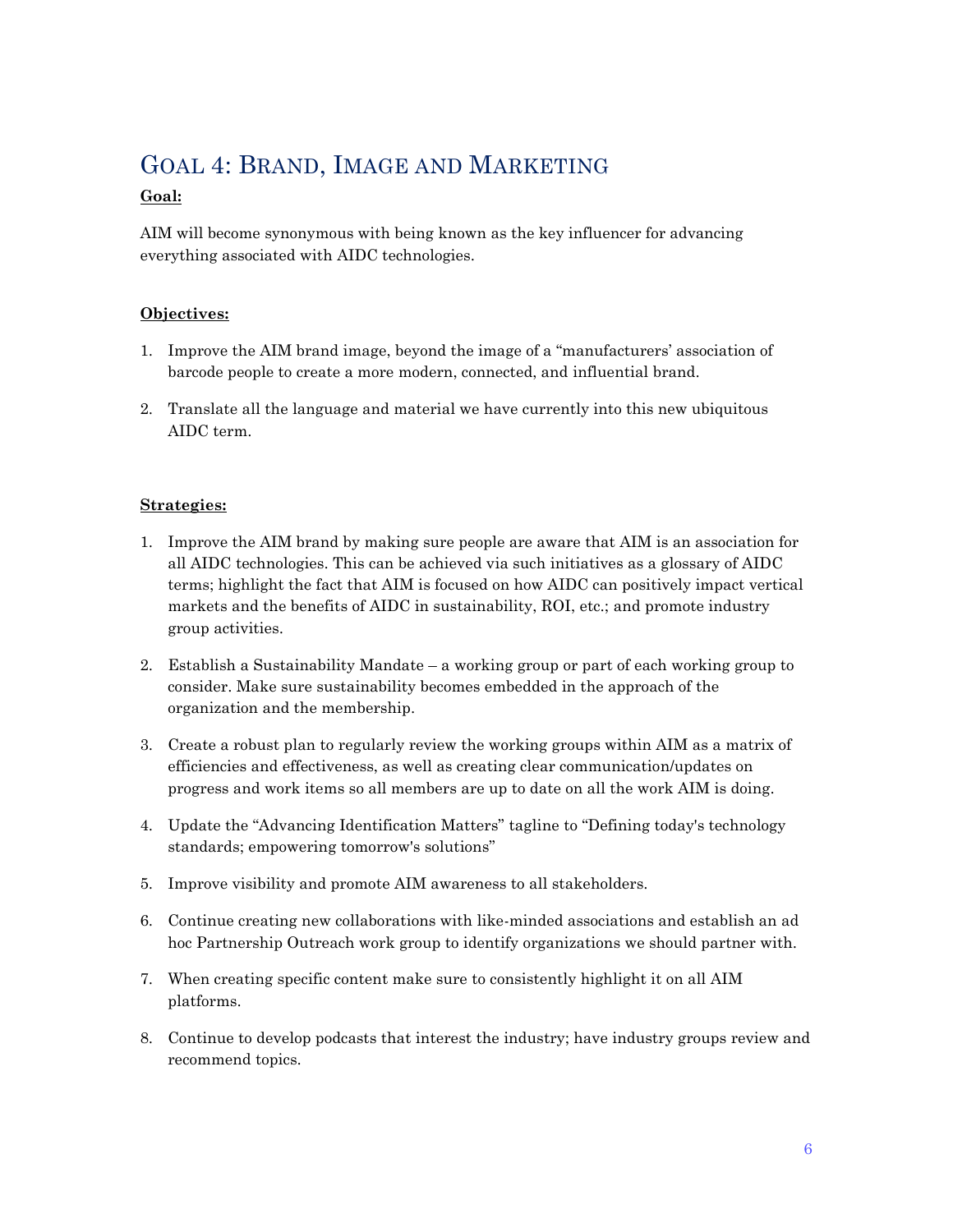- 9. Update the AIM newsletter by creating: a section on member news; a section on AIDC education such as a standard/white paper or on a partners AIDC related activity; a Call to Action section highlighting one AIM opportunity for members to participate in.
- 10. Social Media: highlight member news item; highlight AIDC Standards news; highlight webinar/podcasts (can be rehashing an older media item to get it more views); highlight AIM industry work group's activities.
- <span id="page-9-0"></span>11. Town Halls: hold monthly town halls for members and non members to ask questions and get a better understanding of the organization.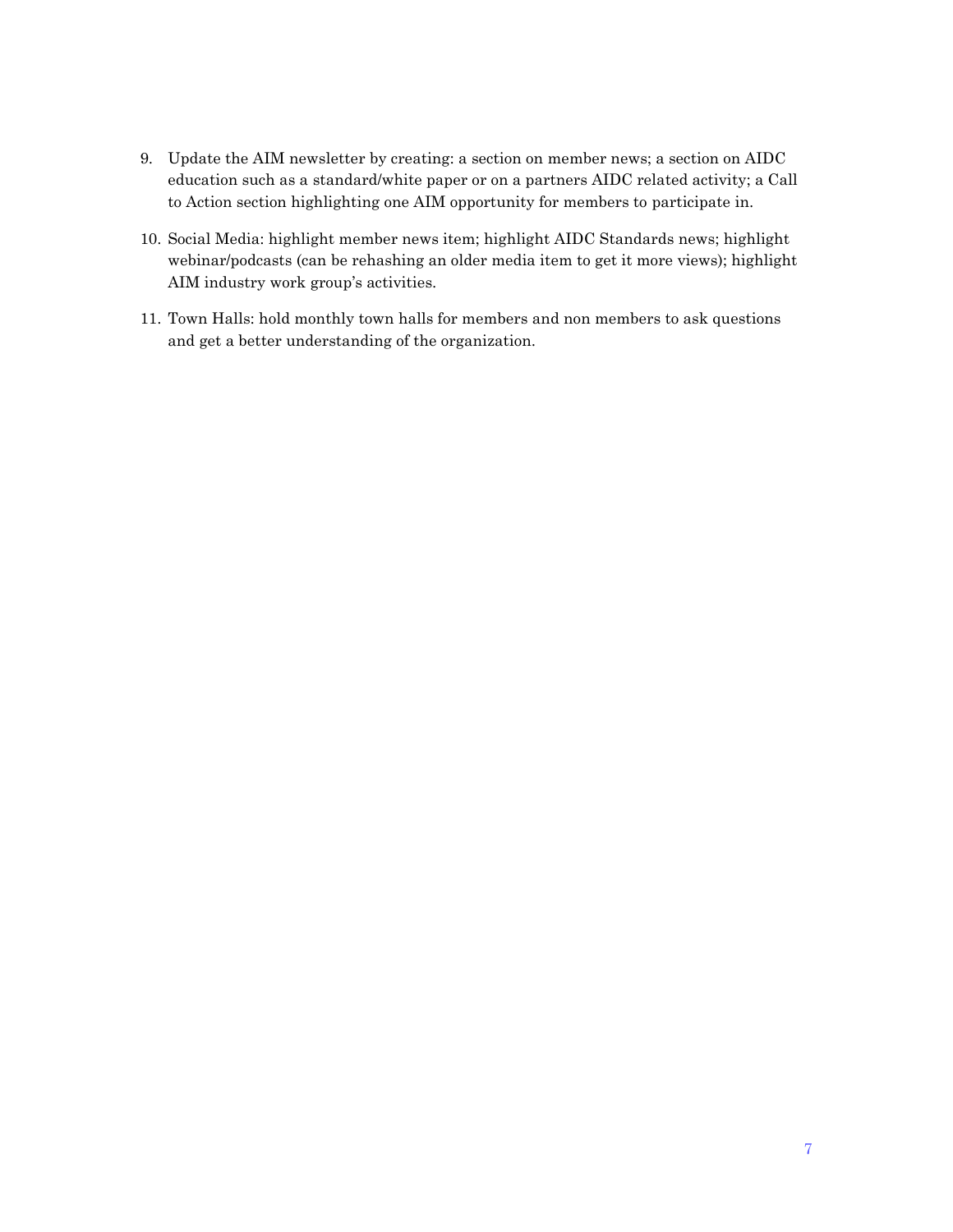### GOAL 5: COMMUNITY

#### **Goal:**

AIM will open the door to the digital world for your business.

#### **Objectives:**

- 1. Increase opportunities to participate both locally and globally, which results in beneficial choices for members.
- 2. Increase AIM's worldwide chapters, entities, where we do not have a presence but should have.
- 3. Increase knowledge sharing in global community events and venues.
- 4. Increase virtual/in person venues for participation globally.
- 5. Maintain a list of existing partnerships.
- 6. Maintain a list of partnerships to concentrate on.
- 7. Work on recruiting key players.

- 1. Start a Chapter Corner in the AIM Newsletter.
- 2. Record a monthly or bi-monthly podcast with the chapter secretariats and chapter committee leaders.
- 3. Continue to work on partner conferences and partner networking events, such as breakfasts.
- 4. Concentrate on forming partnerships with the following organizations: National Retail Federation (NRF); Healthcare Distributors Association (had); Japan Automatic Identification Systems Association (JAISA); Reusable Packaging Association (RPA); VDC Research; Edgell Communications; Ident.
- 5. Work on recruiting the following companies for AIM membership: SAP; Oracle; Infor; IBM.